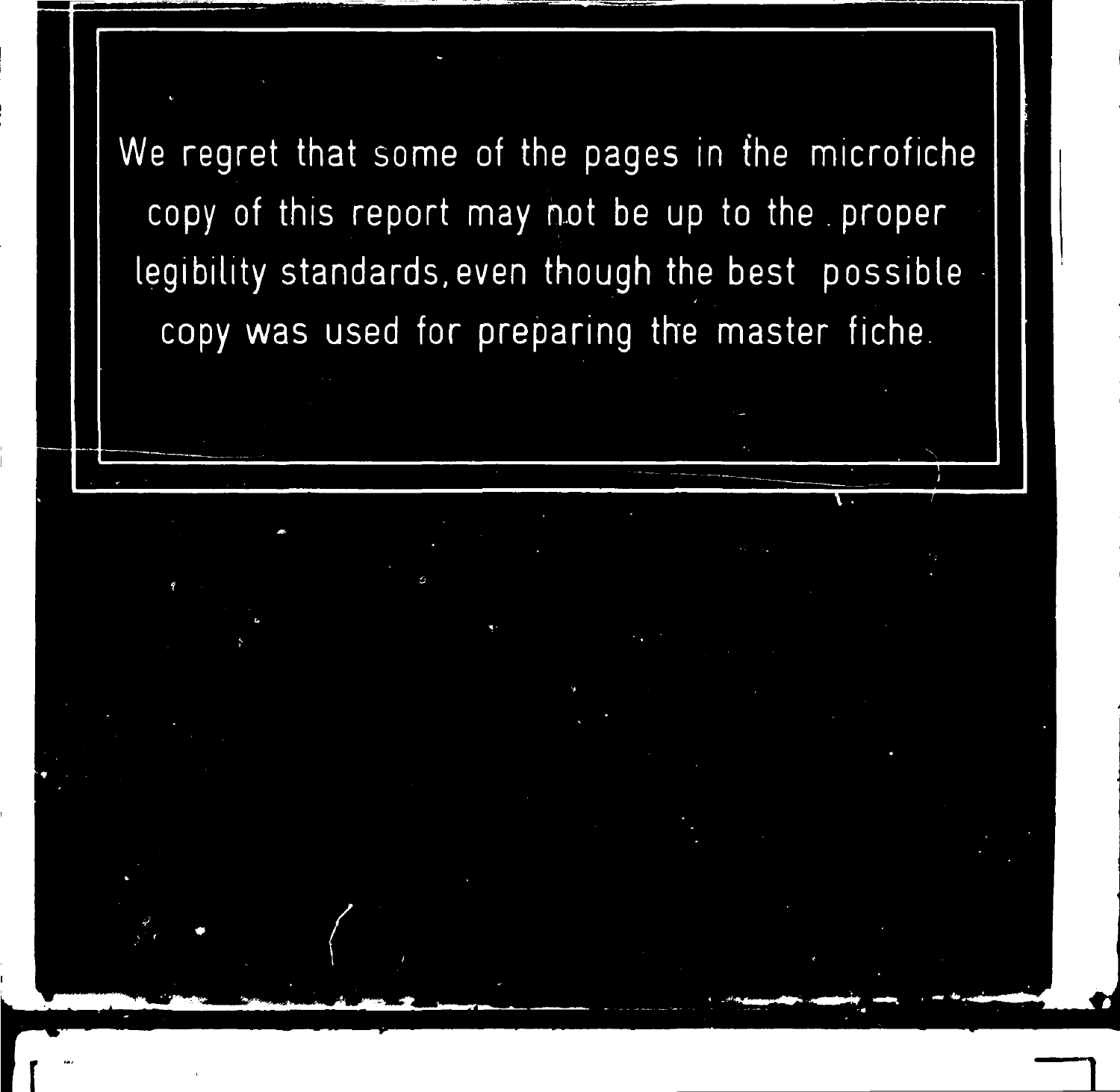



**DEPARTMENT OF HEALTH NEW ZEALAND** 



# **REPORT ON RADIOACTIVITY MONITORING**

**DURING THE VISITS OF NUCLEAR POWERED SHIPS** 

**22 FEBRUARY 1977** 

**NATIONAL RADIATION LABORATORY P.O.BOX 25-099 . CHRISTCHURCH NEW ZEALAND**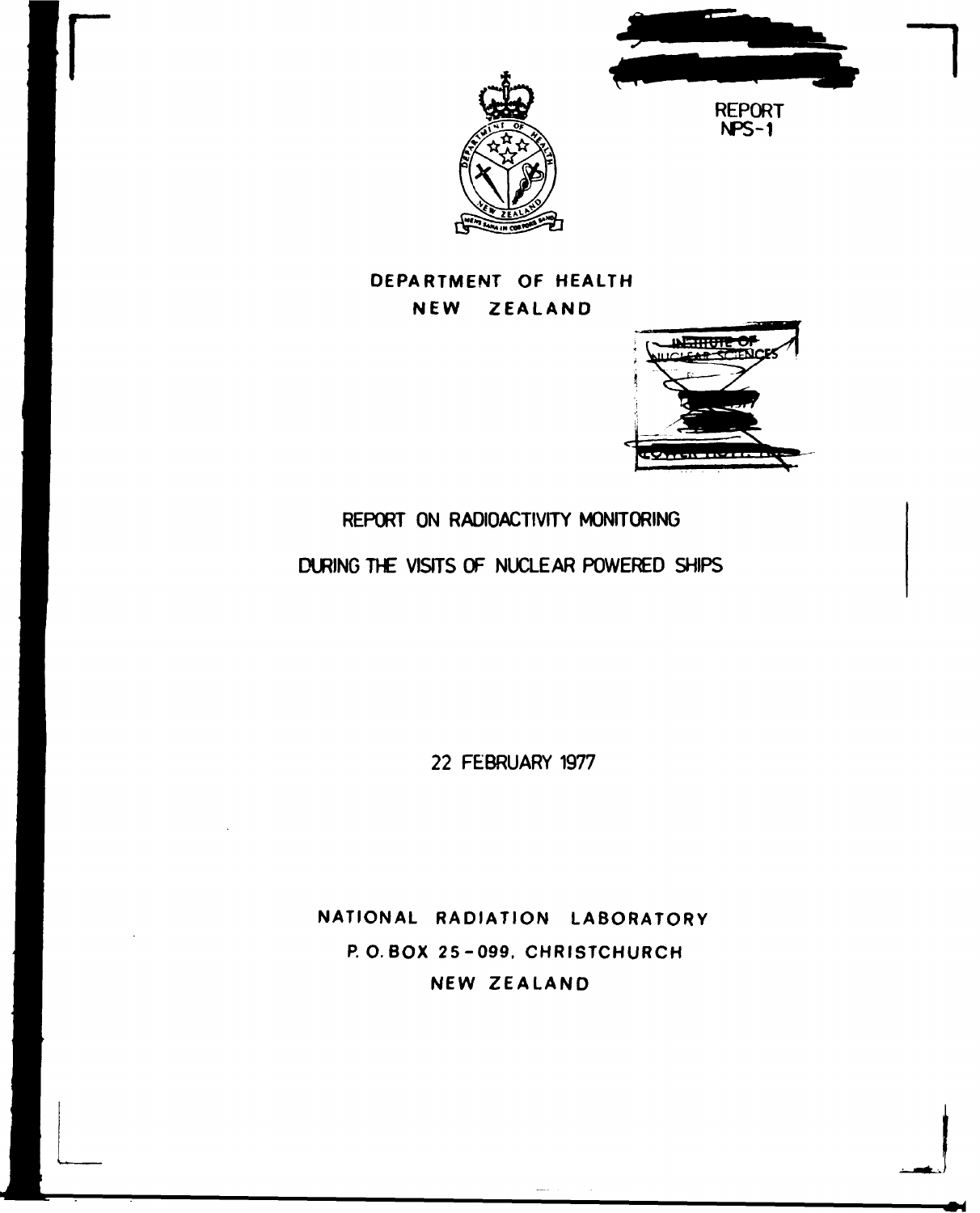# **CONTENT S**

| 1. | <b>GENERAL</b>               | 1  |
|----|------------------------------|----|
|    | Introduction<br>1.1          | 1  |
|    | 1.2<br>Responsibilities      | 1  |
|    | 1.3 Initial Preparations     | 1  |
| 2. | WELLINGTON VISIT             | 3  |
|    | Training<br>2.1              | 3  |
|    | 2.2 Civil Defence Operations | 4  |
|    | Organisation                 | 4  |
|    | Monitoring Teams             | 4  |
|    | Defence Command Post         | 5  |
|    | Protective Equipment         | 5  |
|    | Meteorological Service       | 5  |
|    | Decontamination Centres      | 6  |
|    | 2.3 Routine Monitoring       | 6  |
|    | Regular Water Sampling       | 6  |
|    | Bottom Sediment Sampling     | 6  |
|    | Filter-Feeding Molluscs      | 6  |
|    | Air Sampling                 | 6  |
|    | 2.4 Results                  | 7  |
|    | Routine Monitoring           | 7  |
|    | Emergency Monitoring         | 8  |
| 3. | AUCKLAND VISIT               | 8  |
|    | 5.1 Training                 | 8  |
|    | 3.2 Civil Defence Operations | 9  |
|    | Organisation                 | 9  |
|    | Monitoring Teams             | 9  |
|    | Protective Equipment         | 10 |
|    | Meteorological Service       | 10 |
|    | Decontamination Centres      | 10 |
|    | 3.3<br>Routine Monitoring    | 10 |
|    | 3.4<br>Results               | 11 |
|    | Routine Monitoring           | 11 |
|    | Emergency Monitoring         | 11 |
| 4. | <b>ACKNOWLEDGEMENTS</b>      | 11 |

 $\pm$ 

 $\frac{1}{2}$  .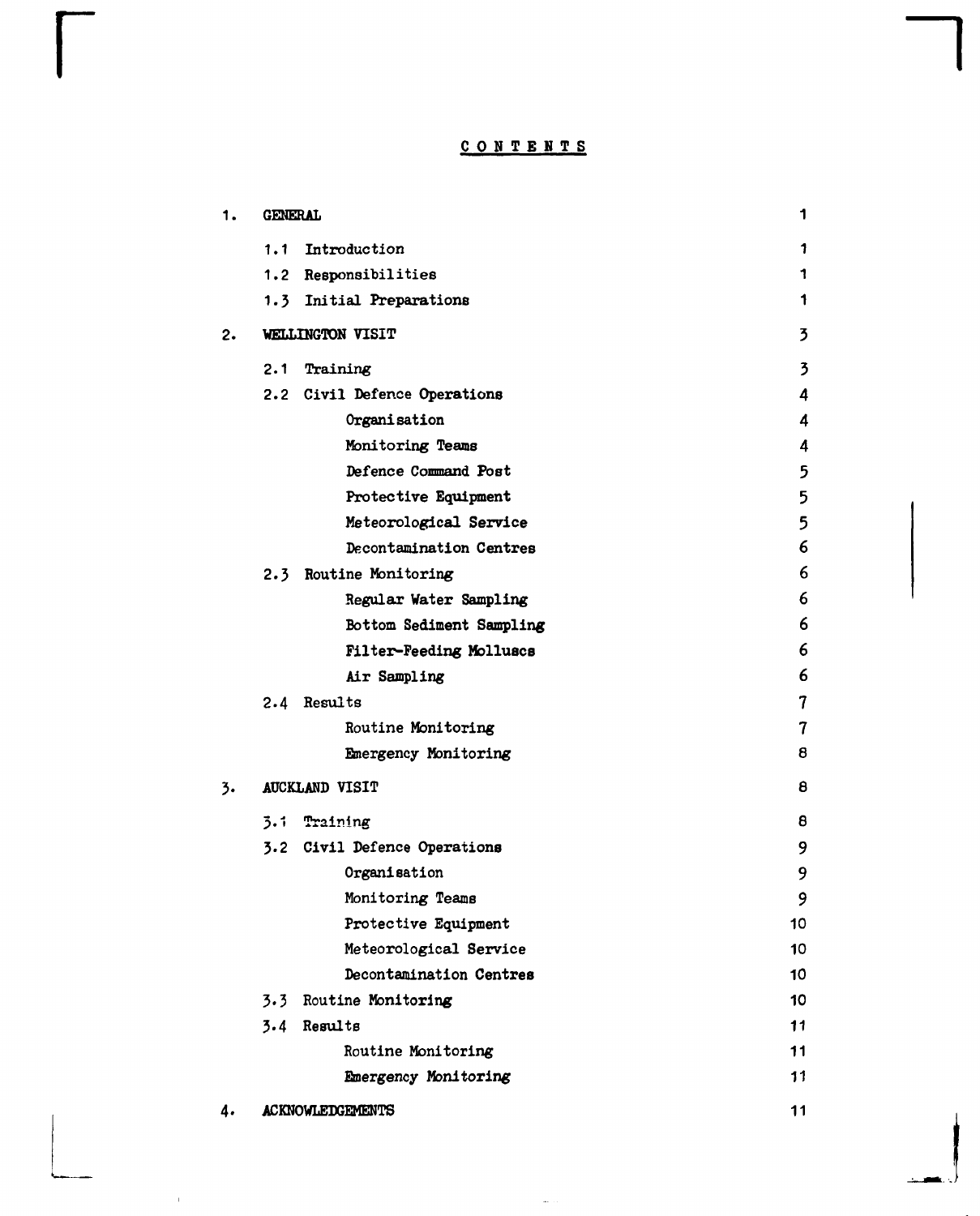# **CONTENT S**

<\*4

# **ANNEX A**

**Emergency Monitoring Instrumentation** 

# **ANNEX B**

**Wellington Harbour: Air Sampling Sites** 

# **ANNEX C**

**Auckland Harbour: Air Sampling Sites** 

# **ANNEX D**

**Photographic Plates** 

 $\bar{1}$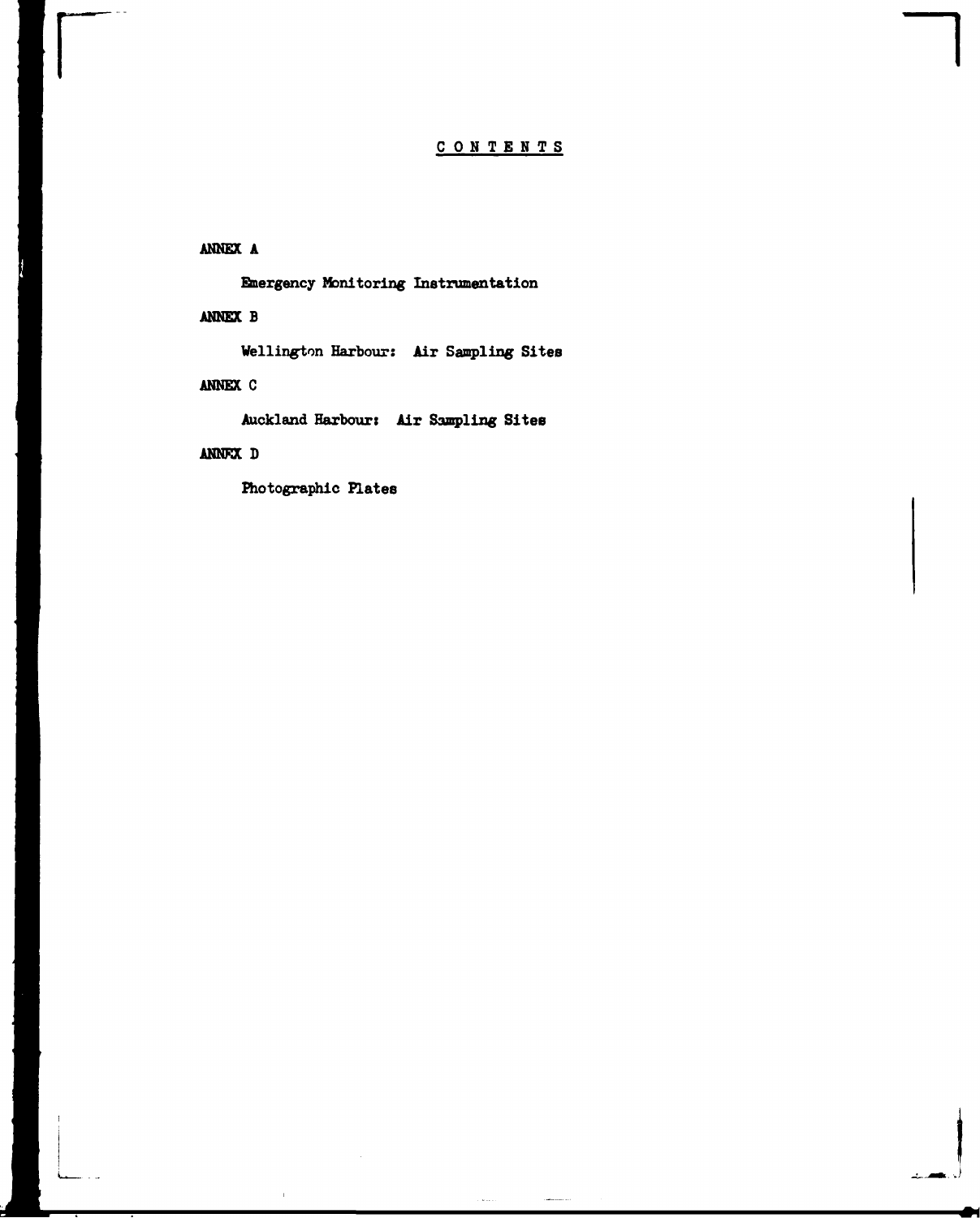# **REPORT ON RADIOACTIVITY MONITORING PORING THE VISITS OF NUCLEAR POWERED SHIPS TO NEW ZEALAND.**

#### **1. GENERAL**

#### **1.1 Introduction**

The National Radiation Laboratory of the Department of Health is required under NZAEC Report 500 "New Zealand Code for Muclear Powered Shipping" **(June 1976) to monitor for release of radioactivity during the stay of such a ship in a New Zealand port and to provide technical assistance to**  Civil Defence organisations charged with dealing with any emergency arising **from an accidental release of radioactive materials.** 

**This report outlines the activities undertaken for the two visits which took place in 1976.** 

#### **1.2 Responsibilities**

**The Laboratory\*s responsibilities for monitoring are set out in Section 9 of Annex III of NZAEC-5OO. In brief they consist oft** 

- **(a) undertaking the measurement of suitable samples to detect the degree of any contamination arising from the routine operation of the nuclear powered ship during its visit.**
- **(b) arranging the continuous operation of an alarm for the local detection of a nuclear incident.**
- **(c) arranging, in conformity with the Public Safety Plan for the Port issued by the Ministry of Civil Defence, for emergency monitoring. This largely consists of training the mobile teams provided by the Ministry of Defence, the crews of tugs which may be used to shift the** ship and the health inspectors and others who would operate **decontamination centres.**
- **(d) the provision for radiation officers to be continuously available at the Operations Room during the visit.**

#### **1.3 Initial Preparations**

**(a) In view of the short interval between the issue of NZAEC-5OO and the**  proposed visit of the nuclear powered ship to Wellington a first **priority was the obtaining of suitable monitoring equipment. While for the routine monitoring programme the Environmental**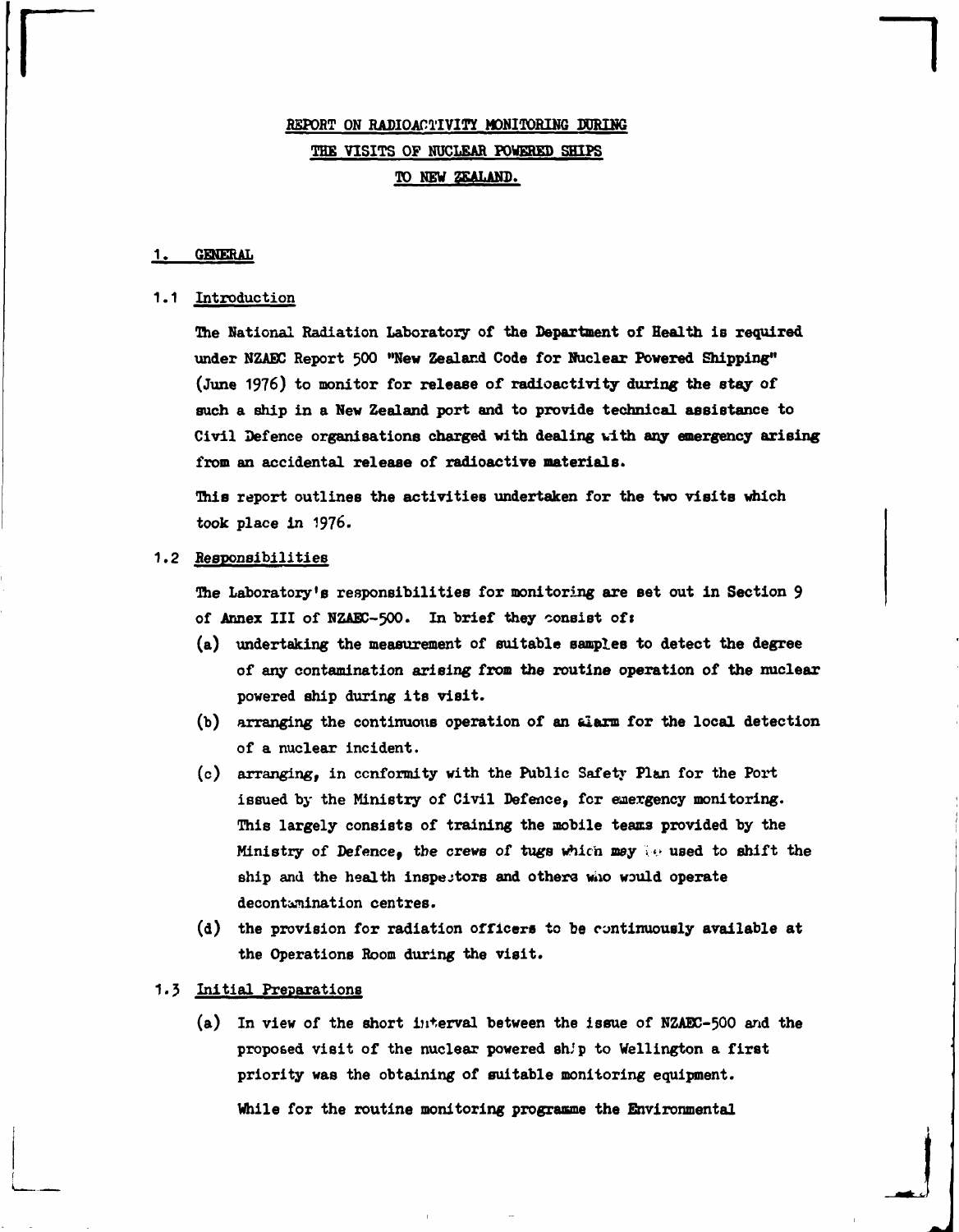Radioactivity section of the Laboratory was equipped to evaluate the considerable numbers of samples planned for, it was necessary to import 25 air samplers and develop a prototype and manufacture at the Laboratory several hundred air sampling cartridges capable of differentiating between radio iodines and other radioisotopes.

In addition, to prepare for any emergency it was necessary to import sets of radiological and sampling instruments for the mobile monitoring teams and to use Services and adapted Laboratory equipment to act as gamma-alarm or personnel contamination detection instruments. (See Annex A).

When the instruments were received or modified they were all checked for efficiency, sensitivity and consistency of operation under the expected conditions of service.

(b) Also of high priority was the establishment of guidance levels of radiation experime. These "emergency reference levels" are similar to those adopted by a number of overseas countries and would give doses of the order of the maximum permissible annual exposure for a person occupationally exposed. They therefore give a readily understood measure of relative hazard and while not leading to mandatory countermeasures, indica+e the level at which consideration should be given to the advisability in the particular situation of taking more than simple protective measures.

Analyses of potential emergency situations were then used to ensure that the equipment had adequate sensitivity under adverse conditions and to convert Emergency Reference Levels into readings of the instruments on particular samples or in practical situations.

- (c) A group of seven Laboratory officers collaborated in the abcvs work and prepared for undertaking the work specified in the Code. This group then developed the required training programmes.
- (d) Other preparatory work involved:

(i) Development and manufacture of special air filters for use with the"Staplex"high volume air samplers operated by the mobile monitoring teams.

(ii) Arranging with the Air Pollution Section of the Department of Health for the selection of suitable sites, for the installation of the routine air-sampling network and for the daily collection of samples during the operation. Also making up at the Laboratory the extension power-leads and weather-proof filter holders and hoses required for the air pumps used in the network.

 $- 2 -$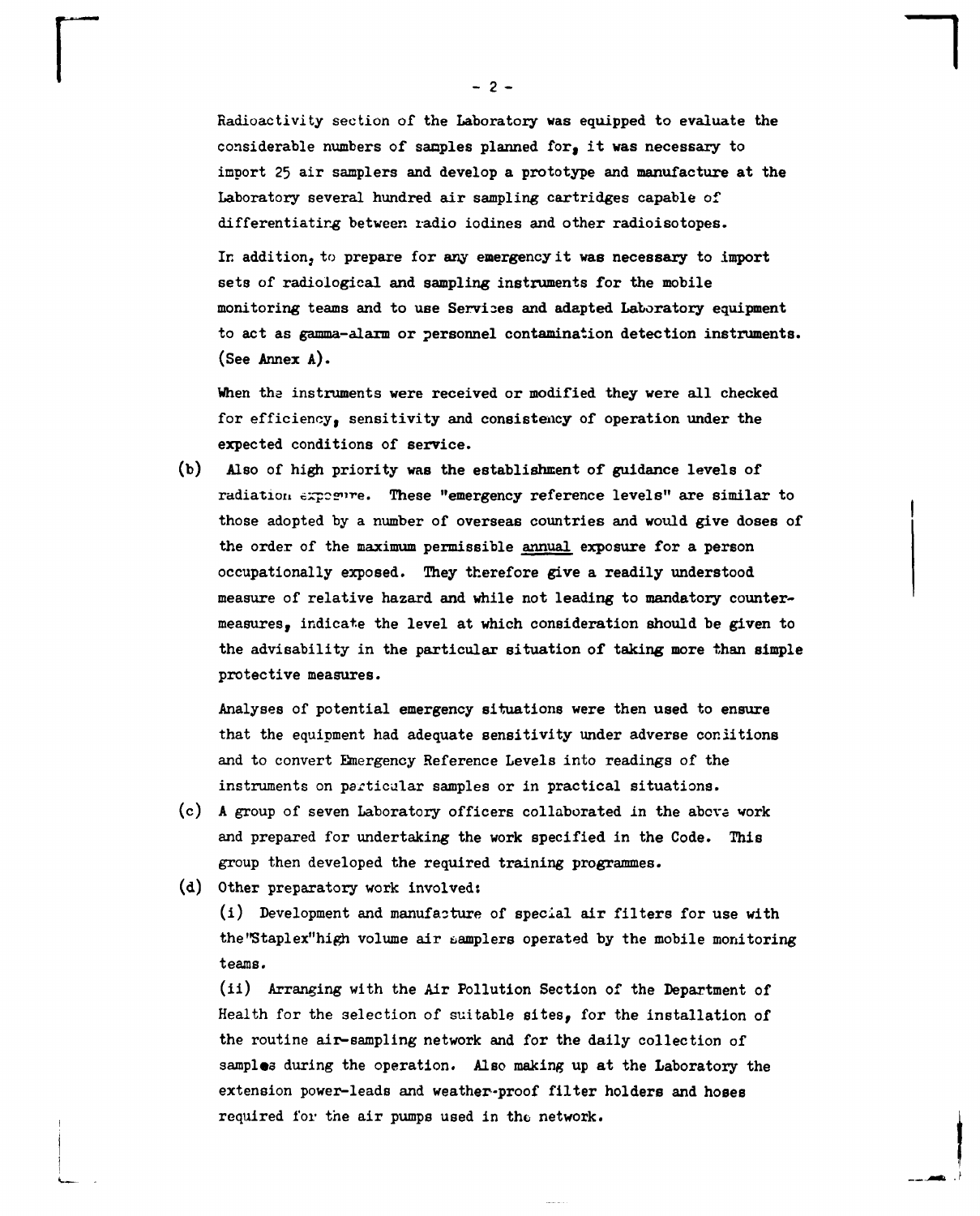**(iii) Arranging with Ministry of Defence and the Public Health Bureau of the Department of Health for the collection and despatch of all samples required for the routine monitoring programme.** 

**(iv) Liaising with the Civil Defence authorities for the production of Public Safety Plans and for the collaboration required during the visits.** 

#### *NELLINGTON VISIT*

**The USS THUXTDN visited Wellington from 0700 hours on 27 August to 1000 hours 2 September 1976, and anchored in the harbour at a distance of 1500 metres and a bearing of 010° from Point Jemingham. Allowing for swing around the anchorage the nearest land was always greater than 1200 metres from the ship.** 

## **2.1 Training**

**The Ministry of Defence supplied eight two-man teamst four from the Army (Royal Engineers Corps) and four from the Navy, each team having one member of sergeant or NC0 rank. Their instruction took three days and included:-**

- **(a) Ceneral introduction to the type of radiation measuring instruments to be used and a simple explanation of how they worked. This involved an elementary description of the types of radioactive emission expected and cf the operation of a nuclear reactor and how it fitted into a ship's propulsion system.**
- **(b) Detailed instruction on each dosemeter, exposure ratemeter and the scintillation counters. This included instruction on the care of the instrument, checking for its serviceability, changing batteries where necessary and taking measurements. (See Plate 1 Annex D).**
- **(c) Instruction on the daily checks on equipment and how to record them, the measurements required in the event of an alarm, where and when to make them, recording and reporting measurements and other data required.**
- **(d) The effect of radiation from radioactive materials on living matter. Doses necessary to produce detectable physical effects, minor ailments and serious health harards. The existence and magnitude of background radiation and the derivation of maximum permitted doses and dose limits.**
- **(e) On the third day the defence teams were joined by ten health inspectors from the Department of Health and the procedures to be followed if contamination of the public were suspected were outlined.**

- 3 -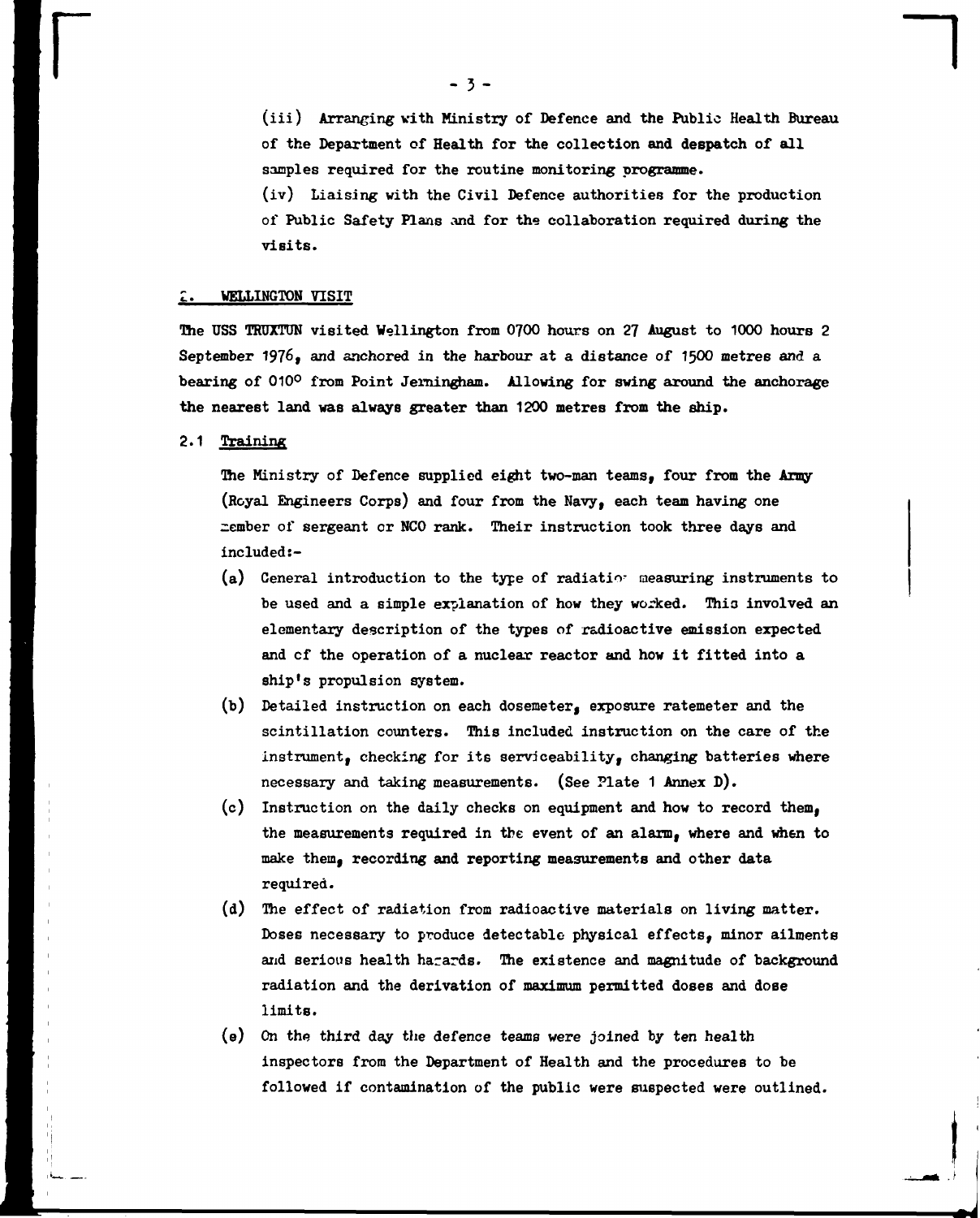**These included the use of special dose-rate meters to monitor clothing and the monitoring of thyroid activity with scintillation probes, the issue of potassium iodate tablets and disposal of contaminated clothing,** 

**(f) On the afternoon of the third day the communications equipment was issued and the network outlined by the Army officer in charge of the base station. Instruction on the radio transceivers was given by the Army teams to the Navy teams and Laboratory officers and a trial run carried out using the Army vehicles supplied for the operation. Opportunity was also taken to check the operation in the vehicles of**  the high volume air sampling pumps.

**The morning of the fourth day was spent in issuing all equipment, log books, film badges, etc., to the teams and reviewing the operational orders and general procedures for implementing the Public Safety Plan. The operation commenced on that day, 26 August 1976.** 

#### **Civil Defence Operations**

#### **Organisation**

**A Public Safety Operations Headquarters was established in the National Civil Defence Centre in the sub-basement area of the new Parliament Buildings (Beehive sub-basement). This was manned from 1800 hours 26 August for the duration of the visit by the following personnel:-**

**The Regional Commissioner of Civil Defence for the Central Region, an observer and three scientists from the National Radiatir Laboratory (technical advisors), duty Naval staff from the Defence Department**  (Defence Command Pos<sup>2</sup>, and communications<sup>1</sup>, and members oi the monitoring **teams provided by the Defence Department. Plate 2 Annex D shows the Operat/ons Room.** 

**The Director of Naval Operations was the Defence Officer in Charge. The naval vessels involved were the motor launches PAEA and MANGA.** 

#### **Monitoring Teams**

**The eight tvo-man monitoring teams referred to in Section 2.1, viz. four Navy teams to man the motor launches and tugs and four Army teams for the operations on shore, were under the command of the Defence Officer in Charge**  but were instructed to act as directed by the Laboratory duty officer in the **event of an emergency.** 

**The two water-borne navy teams maintained constant watch in the motor launches which patrolled the TRUXTUN on a rostered duty basis at a speed of** 

- 4 -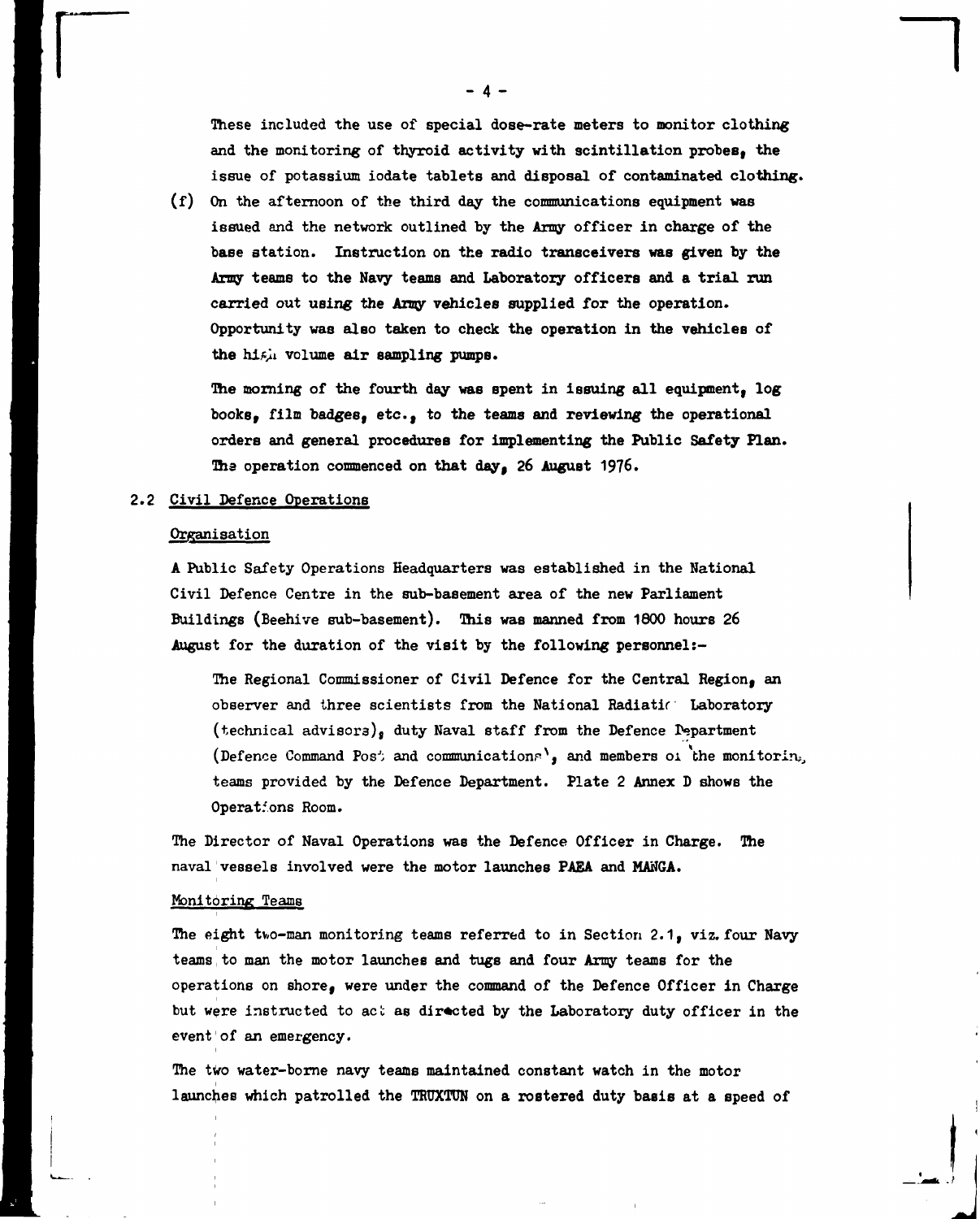three knots at a distance of 200 metres from the ship. The monitoring **instruments on board the launches included the early warning gamma alarm meters. These teams were responsible for collecting sea-water samples in each tidal cycle downstream from the nuclear powered ship. Constant watch was maintained on the monitoring signal net. (See Plate 3 Annex D).** 

**Hie duty tug monitoring team and the two duty shore monitoring teams were based at the Civil Defence Operations Headquarters on 30-minute standby. The standby teams at two hours notice, were stationed at Shelly Bay.** 

**All shore based teams assisted with watch keeping duties at the CD Operations HQ and changed duties every 24 hours.** 

**A practice deployment to test communications was conducted at least once in every 24 hour period. (See Plate 4 Annex D). Areas of poor radio communication were recorded on large scale maps of the Wellington district.** 

**Monitoring instruments were checked daily for correct operation and measurements of background radiation levels were recorded in log books by the respective monitoring teams (See Annex A for a description of the instruments used for the operation).** 

#### **Defence Command Post and Communications**

**A Defence Command Post was set up at CD Operations HQ and manned on a continuous basis as required by the Defence Officer in Charge by the signaller in control of the monitoring signals net, assisted by monitoring personnel. During working hours \*he Defence Officer in Charge was available either in Defence HQ or in the CD Operations HQ. Out of working hours the duty Naval staff officer was available in CD Operations HQ. The duty Naval staff officer, with the assistance of the duty radiation officer supervised the daily practice monitoring deployment and kept the Defence Officer in Charge fully informed.** 

#### **Protective Equipment**

**A stock of protective clothing and potassium iodate tablets was available at the CD Operations HQ for issue to members of the tug crew and others who might have beer required to enter an area of significant health hazard. Plate 5 Annex D shows the protective equipment and instrumentation provided.** 

#### **Meteorological Service**

**Meteorological data and weather forecasts were forwarded by telex to the CD Operations HQ at 6 hourly intervals and the areas of greatest risk within a JO0 sector down-wind from the ship were continuously recorded on large scale** 

 $-5 -$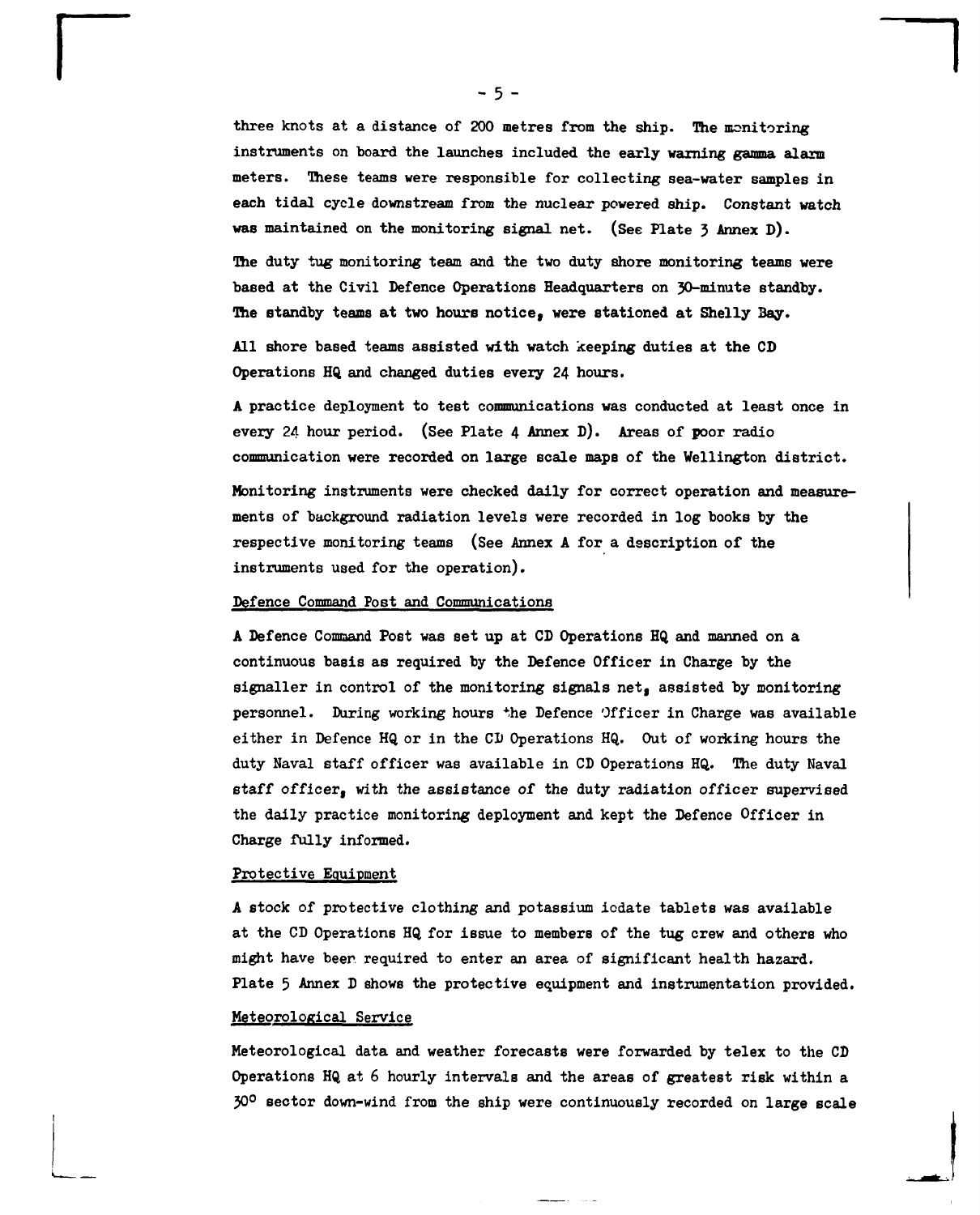#### **maps of the district.**

**Southerly winds (160°-210°) averaging 50 knots on the surface were experienced throughout the visit. Winds of such velocity would rapidly disperse airborne material in the event of an accident and reduce the potential hazard to the local population.** 

#### **Decontamination Centres**

**Emergency plans were made to set up decontamination centres with facilities to measure individual contamination and radioactive iodine uptake by the thyroid gland, to decontaminate affected persons, and to provide medical facilities including the issue of potassium iodate tablets.** 

**Pour two-man decontamination teams (health inspectors) equipped with monitoring instruments were provided by the Department of Health. The teams were rotated on a daily basis with one team available at 2 hours notice. Plate 6 Annex D demonstrates the use of a contamination monitor.** 

#### **Routine Monitoring**

#### **Regular Water Sampling**

**Regular sea water sampling was undertaken on the monitoring launch which circled the nuclear ship continuously while in harbour. A composite 2-litre sample was taken twice daily, one litre one hour before and the second litre one hour after high tide. Samples were collected from within the top metre of water 500 metres downstream of the vessel.** 

**In addition a pre-visit background sea water sample was taken from the harbour on the evening before the arrival of the nuclear powered ship.** 

#### **Bottom Sediment Sampling**

**Four grab samples of mud were collected before the ship arrived and again after it had left the area. The samples were taken within the swinging distance of the ship's anchorage.** 

## **Filter-Feeding Molluscs - Large Size Blue Mussel**

**Mussels from six selected sites in Wellington Harbour were collected before the ship's arrival and again from the same sites after its departure.** 

#### **Air Sampling**

**Air sampling was conducted continuously during the nuclear ship's visit at 17 of the 22 preselected sites around the Wellington harbour foreshore. The sites are indicated on the chart Annex B.** 

**- 6 -**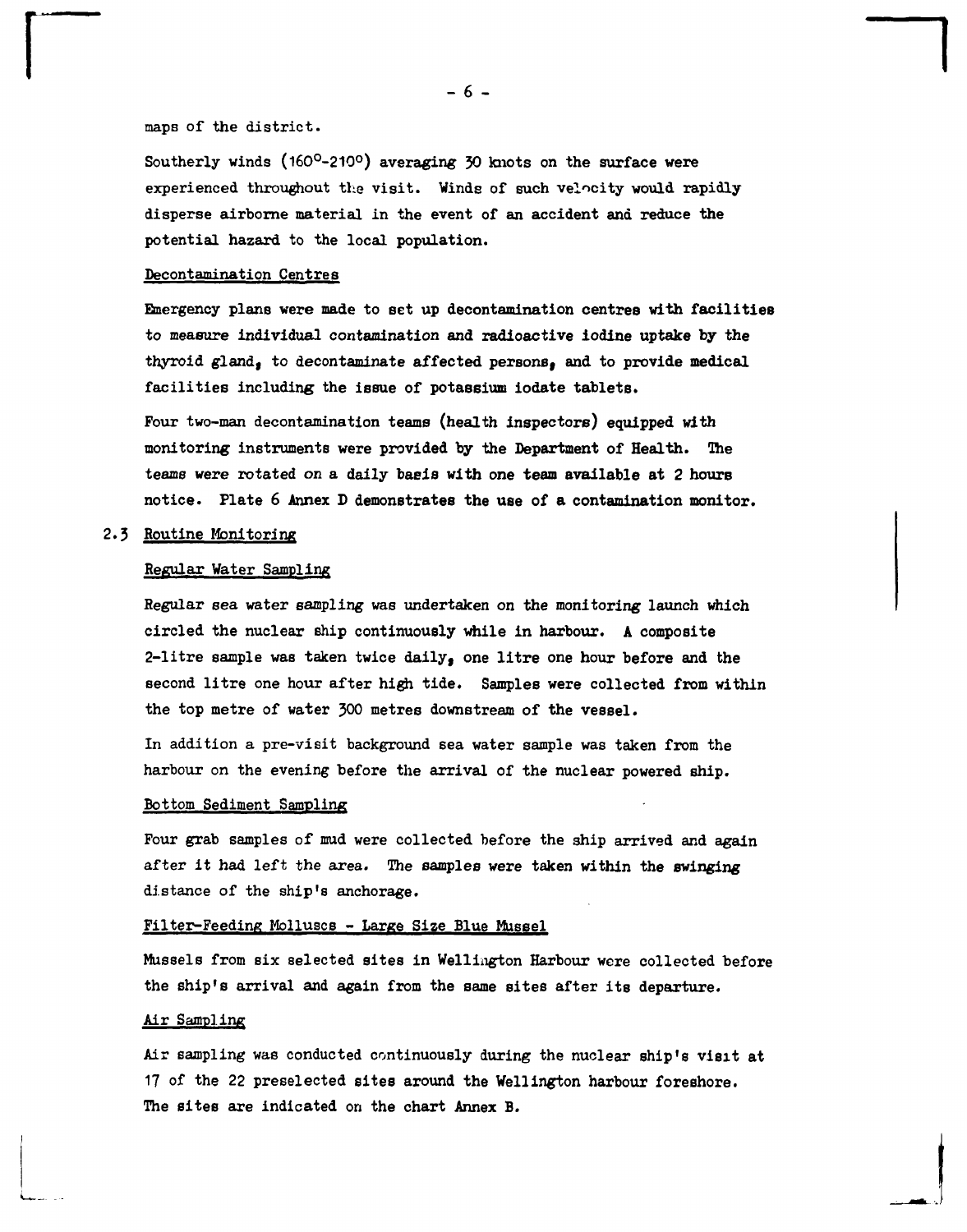Sampling was by means of air pumps each drawing 17 cubic metres of air per day through a special cartridge. The cartridges were made at the Laboratory from 22 mm diameter plastic cylinders containing a glass-fibre pre-filter for trapping particulates followed by a 35 mm bed of activated charcoal for trapping radioiodines. Daring routine monitoring the cartridges were changed each day.

## 2.4 Results

## (a) Routine monitoring

Immediately on collection all samples were airfreighted to the Laboratory where they were analysed by gamma spectroscopy. (See Plate 7 Annex D). Measurements on the pre-visit samples were used to establish the background levels of any natural or artificial radioactivity present. Results of measurements on all such samples collected during and after the nuclear ship's visit showed only those traces of natural radioactivity, and at the same levels, as were measured in the pre-visit samples.

The air sampling cartridges were measured for radioiodine and total gamma activity by gamma spectroscopy. Counts in the photopeak of iodine-131, and total counts, were compared with those from background cartridges measured under identical conditions. The limit of detection for the initial screening measurements was 0.7 picocuries of iodine-131 per cubic metre. This value is less than 1% of the dose limit for continuous exposure over one year, for critical groups in the population, as set by the International Commission on Radiological Protection. All cartridges measured showed iodine-131 levels below this limit of detection and no detectable increase in total gamma activity was observed to be present in any cartridge. As an additional refinement the air cartridge samples from selected sites  $\theta$ ,  $9<sub>9</sub>$  10, which were downwind from the ship during its entire stay at the port were reassessed with extended measurement periods which gave a limit of detection one-tenth that described above. These measurements showed levels below this lower detectable limit.

The above results indicate that had the ship remained in port under the same conditions for a full year the resulting exposure to the local people would have been less than 1% of the dose limit for members of the public as set by the International Commission on Radiological Protection.

- 7 -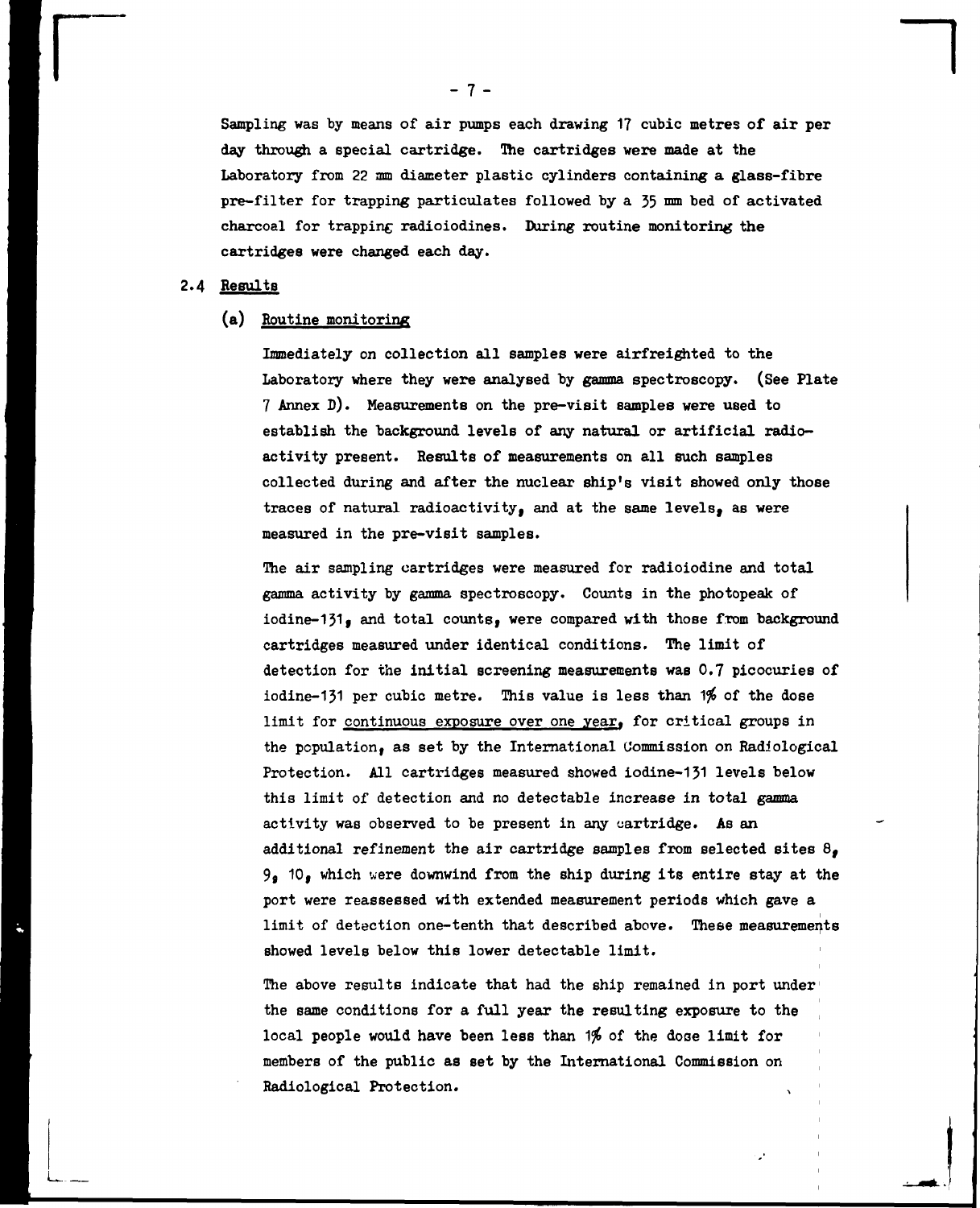## **(b) Emergency monitoring**

Under section 3.1 of Annex 1 of the Code the Commanding Officer or **Master of a nuclear powered ship is required to notify local authorities of any unexpected event involving a nuclear reactor which may result in possible public hazard or of any circumstances known to him which might increase the likelihood of any such event. No such incident wad reported by the Master of the TKUXTUN.** 

**The gamma alarm instruments on the naval motor launches were not triggered during the visit. Tests regularly made on more sensitive instruments by monitoring teams on the launches at a distance of 200 metres from the ship showed radiation levels not detectably different from the normal natural background levels. A number of measurements were made close to the ship. The maximum readings at about 15 metres did not exceed 12 microrads per hour which is equivalent to the average natural background level on land.** 

## **3. AUCKLAND VISIT**

**The USS LONG EBACH visited the Port of Auckland from 0600 hrs 1 October to 0700 hrs 5 October 1976. The ship was anchored in the harbour at the Anchorage 3 site between the Commercial Harbour and Calliope Dock for the duration of the visit. During anchorage it did not swing closer than 500m from the nearest point on land.** 

## **3.1 Training**

**The training of Defence monitoring teams and health inspectors was conducted by Laboratory officers at the NBCD School, HMNZS TASMAN, Devonport Naval Base during the period 27-29 September 1976. Instruction was in accordance with procedures outlined in Section 2.1 for the Wellington operation.** 

**The number of personnel trained in monitoring and decontamination procedures was significantly larger than in Wellington. The Ministry of Defence provided eleven two-man monitoring teams plus ten drivers and**  signallers for the monitoring vehicles. In addition 27 health inspectors, **health scientists, technicians and aedical officers of health from the Auckland District Health Offices and 19 health inspectors and administration officers from the Auckland Regional Authority received instruction. Two classrooms were used for this purpose by the three Laboratory officers assigned to the operation.**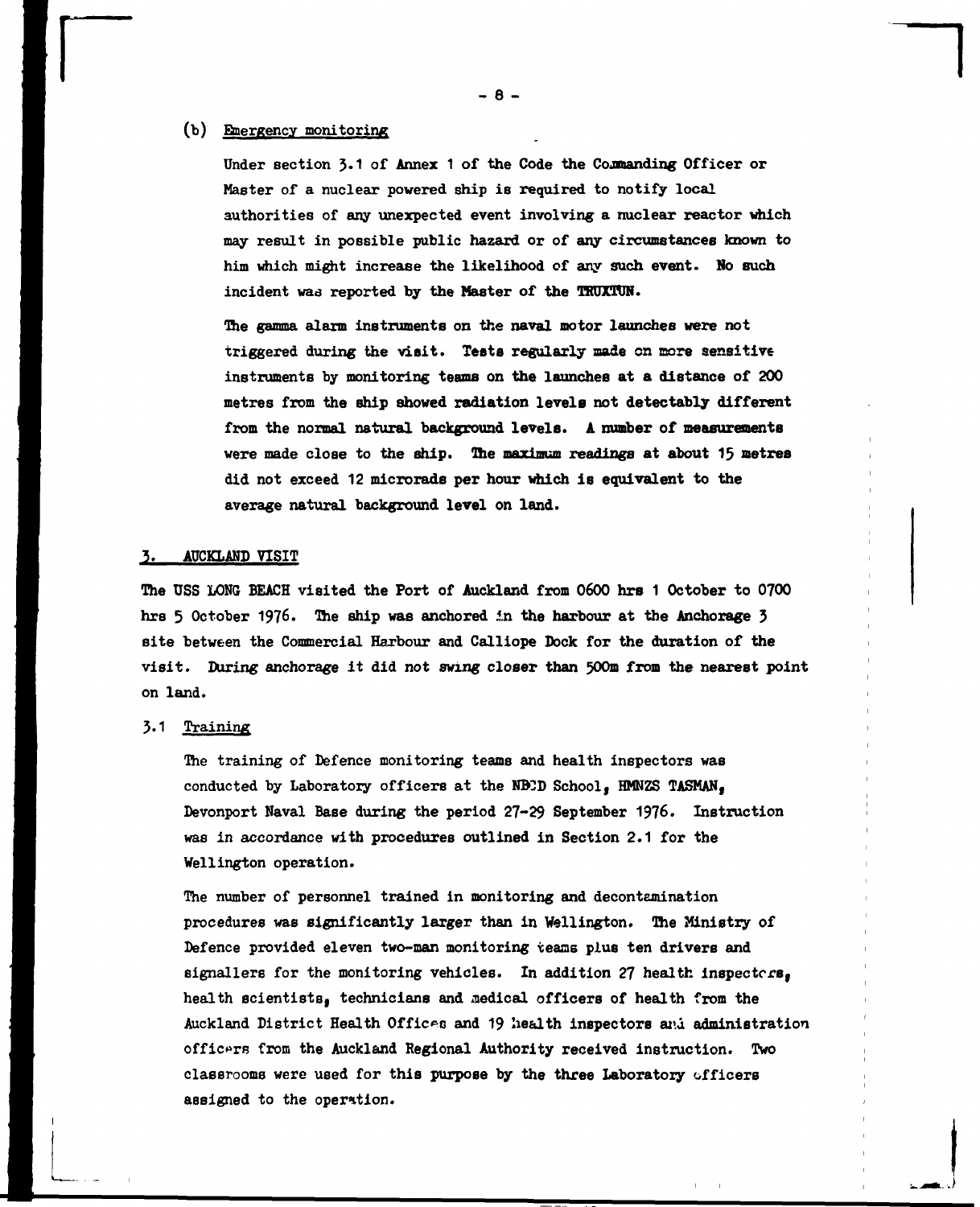**Laboratory equipment required for monitoring and decontamination procedures was transported from Christchurch by air. Vehicles for the Laboratory officers were provided by the Auckland District Health Office and the Ministry of Civil Defence.** 

#### **Civil Defence Operations**

#### **Organisation**

**The Civil Defence Operations Room, located in the BBCA Building, Vincent Street (Auckland city) was manned continuously from 1600 hrs 30 September to 0800 hrs 5 October by a team under the control of the Regional Commissioner of Civil Defence. The team included the three Laboratory radiation officers who attended the Wellington operations, Defence duty staff from the Army HQ Field Force Command, and signallers from the RNZAF. The Defence Command Post and communications centre was established on HMNZS PHILOMEL at the Devonport Naval Base. The Commodore Auckland was the Defence Officer in Charge. The naval ships involved were the motor**  launches PAEA, HAKU and TAKAPU, and the patrol craft ROTOITI and TAUPO.

**A significant difference from the Wellington operation was that, in the event of declaration of a Civil Defence Emergency arising from a nuclear accident the Auckland Regional Authority would immediately assume responsibility for the control of all actions necessary to implement the Public Safety Plan for the Port of Auckland. The procedures for such actions are described in the Auckland Regional Authority document "Civil Defence Contingency Plan in the event of any accidents to nuclear reactors in nuclear powered ships whilst in the Port of Auckland." It should be noted that this arrangement called for a transfer at a critical time of personnel and equipment to the ARA Headquarters.** 

#### **Monitoring Teams**

**For this operation eleven two-man teams were formed viz. four Army teams and four Air Force teams for land operations and three Navy teams for the motor launches on patrol duty near the LONG BEACH. In addition the army**  provided a driver and a signaller for each of the five radio equipped **vehicles used by the land based teams. T.iey were all accommodated at the Naval Base while on duty and standby. This presented some problems in mobilising the teams as the Laboratory duty officers were stationed at the CD Operations Room on the opposite side of the harbour. Close liaison with the monitoring teams could therefore not be maintained.** 

**The topography of Auckland harbour is such that the area of greatest risk** 

- 9 -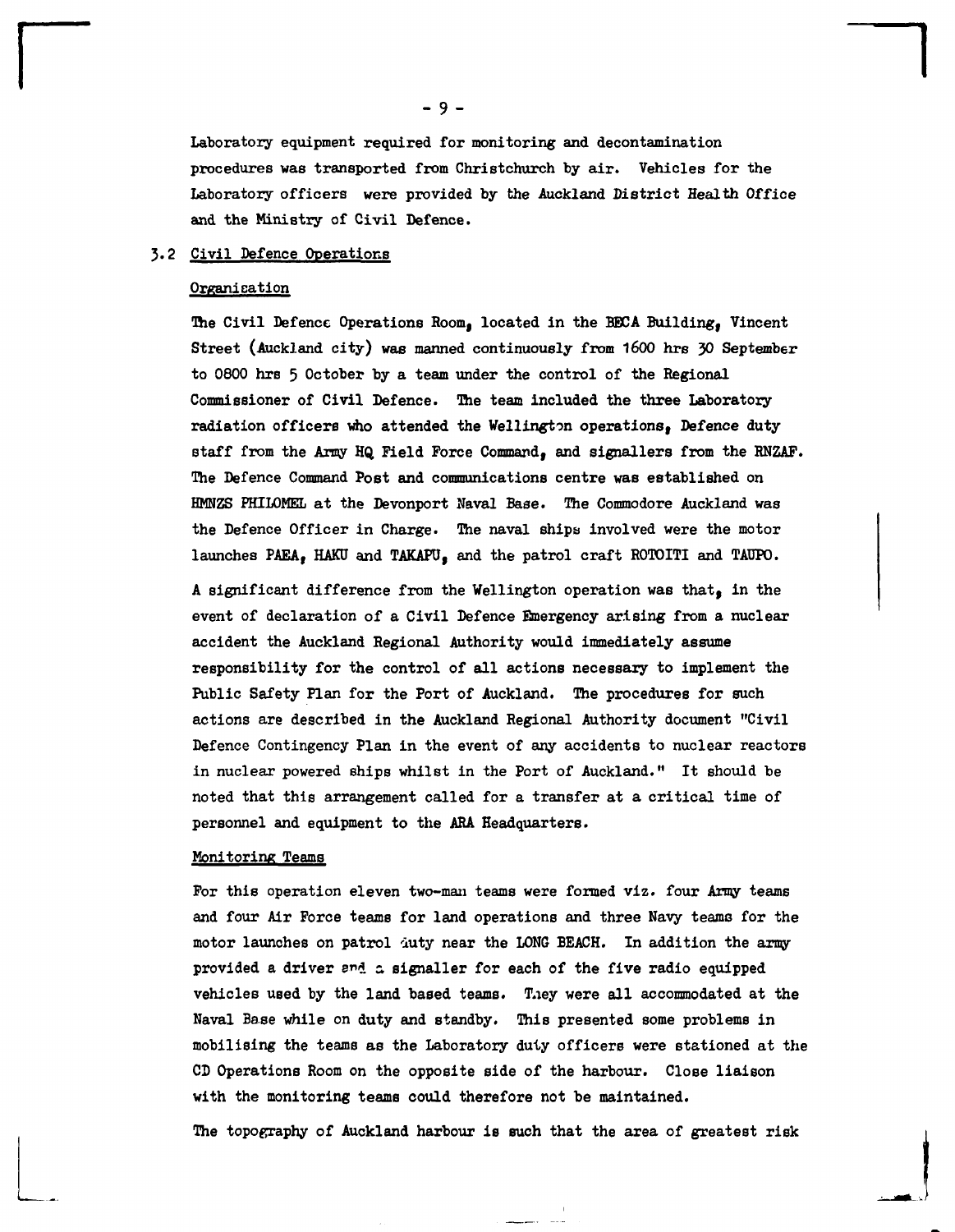**could be on either side of the harbour depending on wind direction. Oris led to the stationing of three vehicles at the Devonport Naval Base and two vehicles at the central police station in Auckland city with a naval launch available for the immediate transportation cf the monitoring teams and their equipment to the Auckland side of the harbour. This procedure would overcome any delays which might occur due to traffic congestion on the harbour bridge.** 

**In a state cf emergency the monitoring teams were to act as directed by the Laboratory radiation officers. Practice deployments to test equipment and communications were conducted daily as described earlier for the Wellington operation.** 

#### **Protective Equipment**

**Sets of protective clothing and respirators suitable for use in areas of significant health hazard were held at the Naval Base. Potassium iodate tablets were held by the medical officer of health at District Health Office, Auckland, and appropriate arrangements were made for their distribution.** 

### **Meteorological Service**

**Meteorological forecasts for Auckland harbour were telephoned to the CD Operations Room at 6-hourly intervals. The wind direction was marked on**  large scale maps of the harbour and surrounding districts. Southerly winds **(1600-280°) of velocity ranging from 10 to 20 knots but seldom exceeding 15 knots on the surface were recorded. Hence the suburb of Devonport with relatively low population numbers was the area at risk.** 

#### **Decontamination Centres**

**Decontamination Centres, Welfare Centres and Assembly Areas in the Northern and Central Civil Defence Areas were designated and prior arrangements made for their use in the event of an emergency.** 

**The three-man decontamination teams formed from the specially trained health inspectors from the Auckland District Health Offices were placed on a duty roster prepared by the Medical Officer of Health, Auckland. At least one team was available at two hours notice throughout the visit. The monitoring instruments were held at the CD Operations Room and checked daily for correct operation.** 

#### **Routine Monitoring**

**The procedures outlined in Section 2.3 of this report were followed for** 

**- 10 -**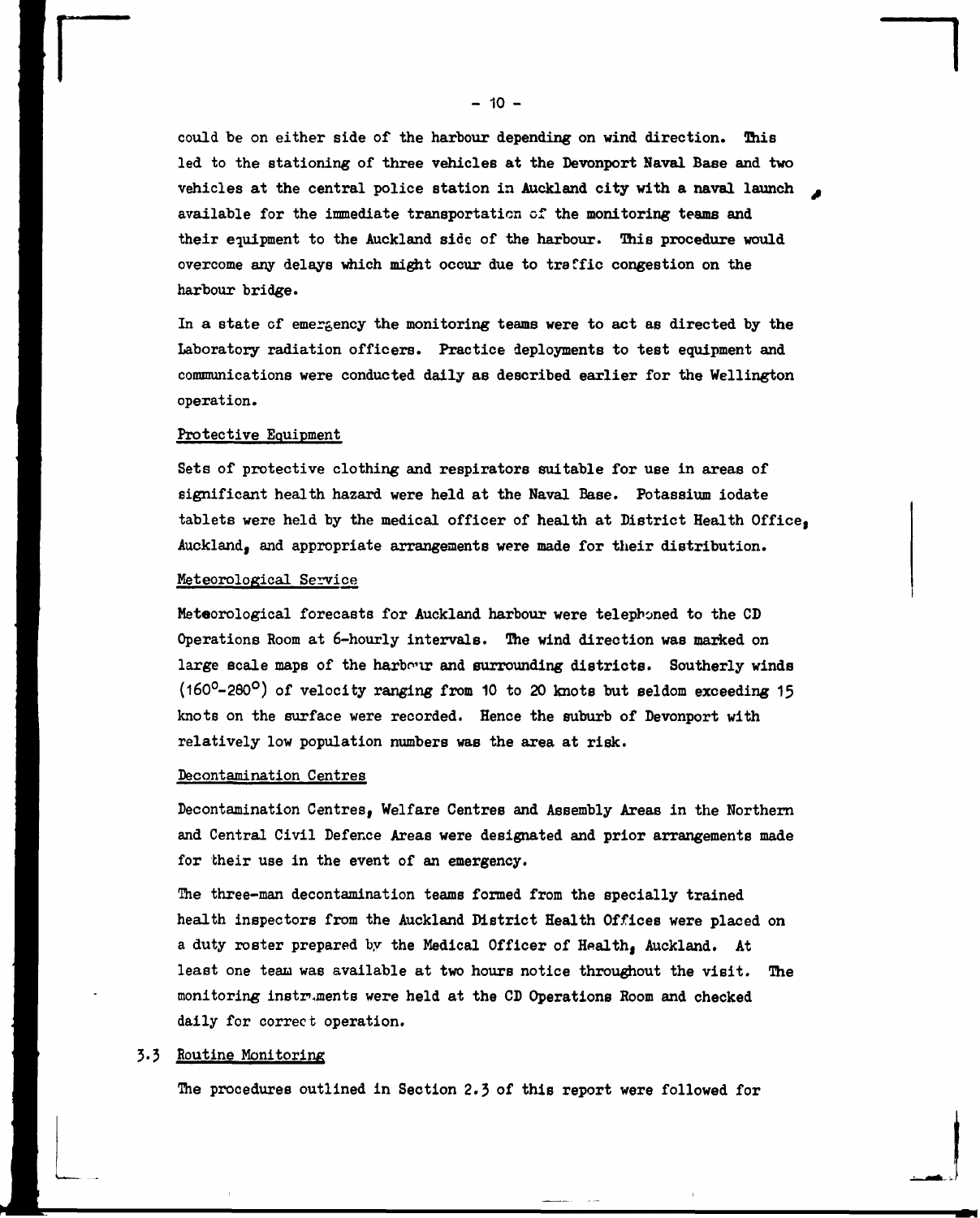- (i) Regular water sampling
- (ii) Bottom Sediment Sampling
- (iii) Sampling of Filter-feeding Molluscs
- (iv) Air sampling.

Air sampling was conducted continuously at 14 of the 35 pre-selected sites arownd Auckland Harbour. The 14 sampling sites nominated after the anchorage site was determined are shown in Annex C. Mussels were collected at five selected sites in Auckland Harbour.

- 3.4 Results
	- (a) Routine Monitoring

The results were similar to those shown in Section 2.4 for the Wellington samples. All samples collected before, during and after the visit of the LONG BEACH recorded levels of radioactivity not exceeding those due to natural radioactivity.

(b) Emergency Monitoring

Sensitive monitoring instruments on the motor launches at a distance of 200 metres from the LONG BEACH indicated radiation exposure levels of the order of normal natural background radiation at sea. Special tests at a distance of 13 metres from the port and starboard areas of the ship did not exceed 10 microrads per hour which is slightly lower than the natural background level on land.

#### 4. ACKNOWLEDGEMENTS

The co-operation of the Government Departments and Local Bodies involved in the operations is gratefully acknowledged.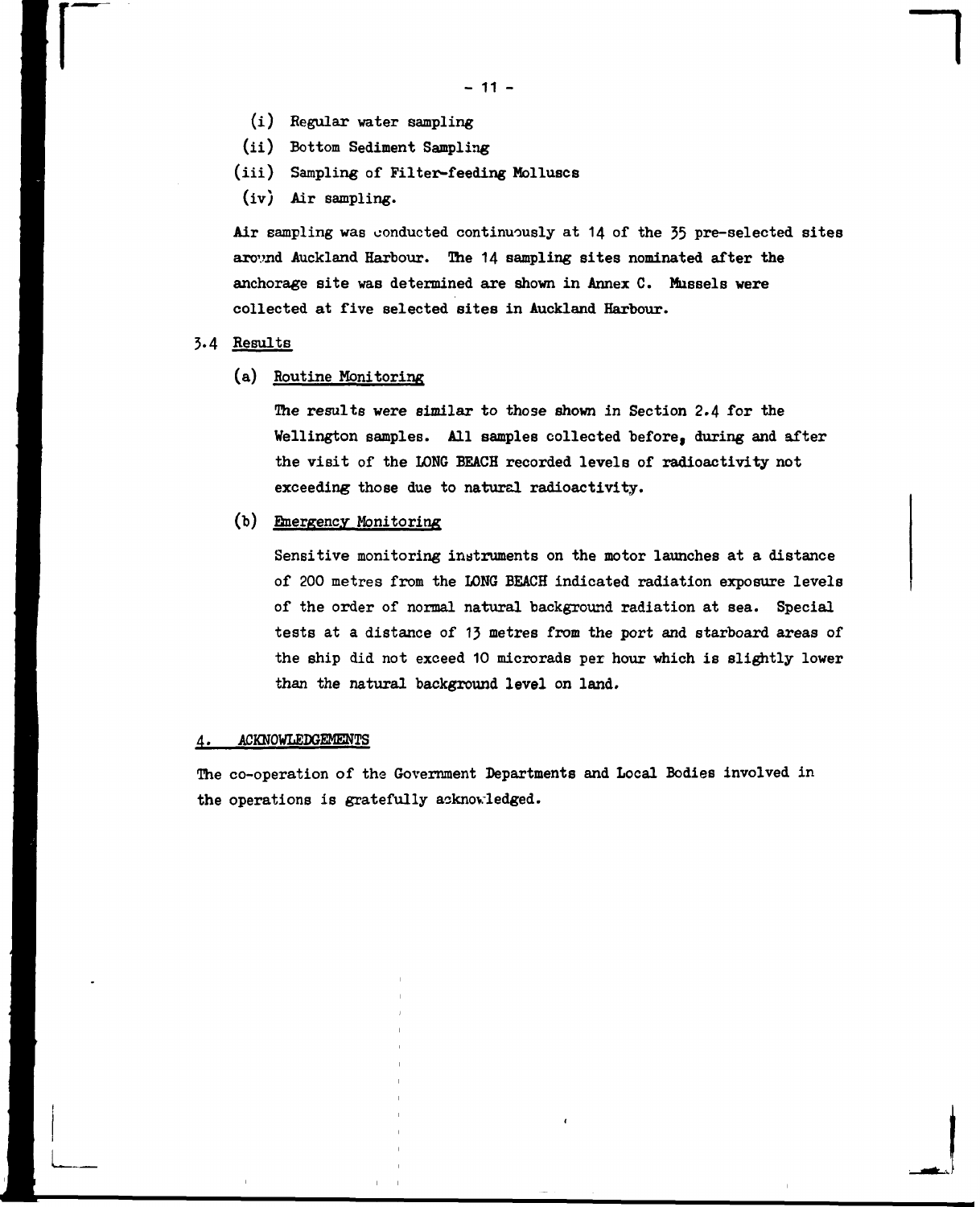#### ANNEX A

#### Emergency Monitoring Instrumentation

These instruments were selected to make measurements in four main fields of interest:

- 1. The concentration of radioactive material in the cloud released from the ship.
- 2. The direct radiation levels from the ship, from the cloud of radioactive material passing overhead, and from radioactive material deposited on the ground.
- 3. The exposure received by personnel involved in the emergency monitoring.
- 4. Contamination on and radiation exposures received by members of the public in the affected areas.

The concentration of radioactive material in the cloud can be measured either directly, (by collecting the material in a known volume of air) or indirectly by measuring the direct radiation level from the cloud and relating this to the concentration. Consideration of the latter method indicates that there are too many variables involved for it to be used with confidence. Of the radionuclides in the cloud the radioiodines are generally regarded as being of the most significance. For this reason the decision was made to measure the concentration of I-131 and to use appropriate factors to allow for the presence of other radioiodines and tellurium isotopes. This is done by passing a large sample of air through a suitable filter and then measuring the activity on the filter with a suitable portable monitor. The air sampler chosen is a "Staplex" Model TPIA pump, operating from a 24 volt supply and capable of pumping approximately 0.9 cubic metres of air per minute through the filter. The filters are a simple copper gauze and activated charcoal type, designed and manufactured by the Laboratory, and tested to be capable of efficiently collecting radioiodine. For meaeuring the activity on the filter an Eberline PRM-5N scintillation monitor is used. This instrument has a pulse height analysing capability, with two preset single channels, one of which can be set on the principal 1-131 peak.

Calculations show that for the chosen air sampling time of one minute the possible background radiation from the cloud or deposited material could result in a count-rate on this instrument of several times the count-rate from the filter, requiring measurements on the filter to be made in a low background area. This possibility was covered in the operational training. For direct radiation measurements an instrument capable of reading from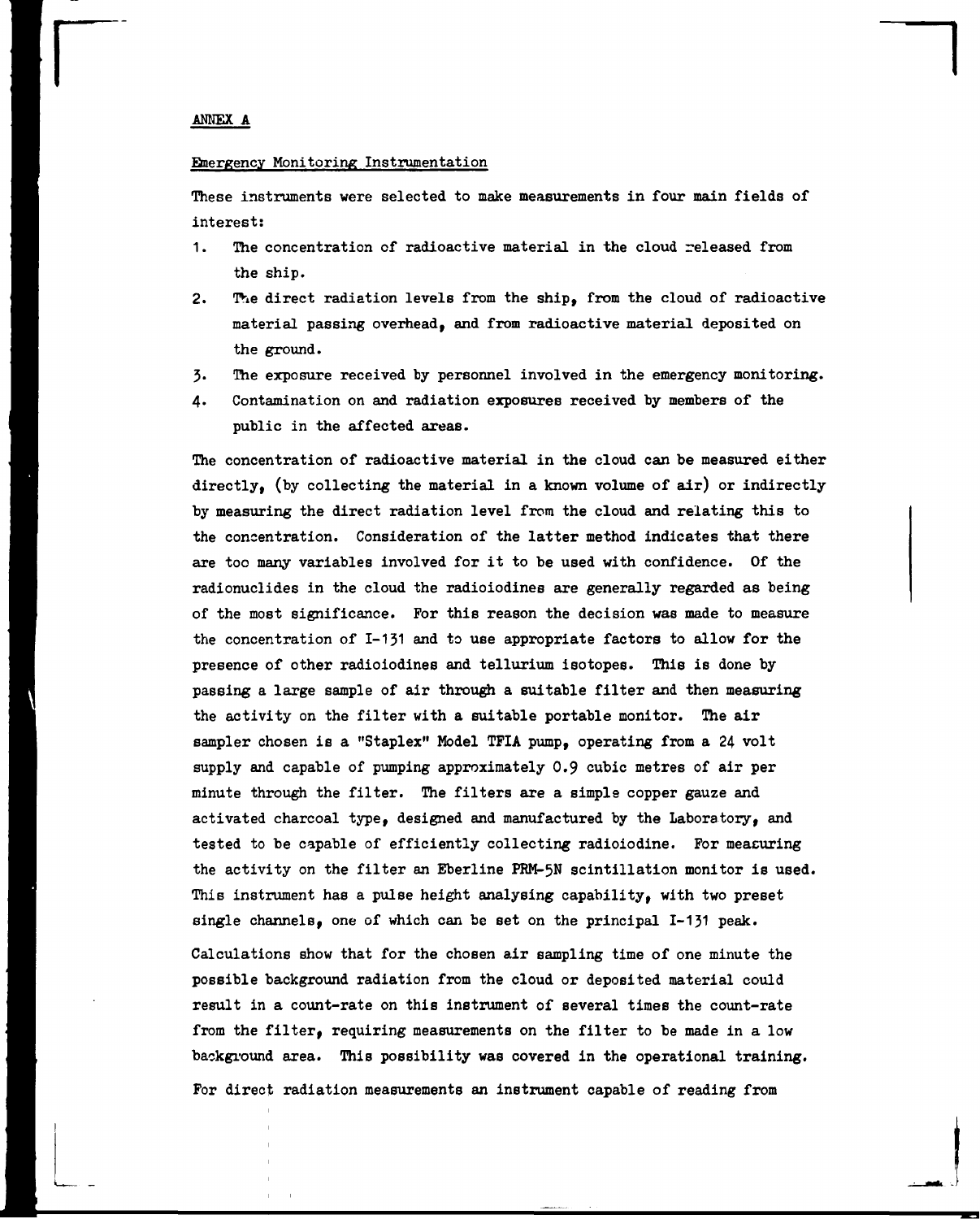**about 1mR/h to many** *ft/h* **is -required, as radiation levels from the cloud or from the ship can be of these orders. For the general monitoring teams a Reactor Experiments Inc. "Digimaster" exposure rate-meter was chosen. This is a compact digital readout instrument with two automatically changing ranges, 0-100mR/h and 0-tOOR/h. In addition a number of Radiac No. 2 survey**  meters, with a top range of 0-300R/h, were made available by the Ministry of Defence. These were designated for use in tugs required to move the ship in **an emergency.** 

For personnel monitoring a Reactor Ex<sub>13</sub>riments Inc. "Digidose" exposure **dosimeter was chosen. This is a digital readout instrument reading in increments of 1mR up to 9999mR. The register is mechanical and will therefore retain the reading when the instrument is switched off. As each 1mR increment is received an audible electronic "bleep" is emitted. In addition to these instruments a large number of dosimeter packs consisting of an AERE film badge with a TLD capsule, and several 0-5 R and 0-150 H selfreading pocket dosimeters,were available.** 

**Members of the public evacuated from the affected area would have to be checked for possible radioactive contamination and for their possible uptake of radioactive material. For the first purpose Radiac MD2 survey meters were made available by the Ministry of Defence. These have four thin-window geiger tubes connected in parallel and a logarithmic dial readout. In use they are calibrated against specially prepared standard surfaces contaminated to the reference level of activity. For uptake measurements the level of radioiodine in the thyroid would be checked by measuring the level of 1-131**  with a Victoreen Thyac III survey meter with either a  $\beta$ - $\gamma$  geiger-muller probe **or a scintillation probe, and allowing an appropriate factor for the presence of other radioiodines.** 

**Five complete sets of monitoring equipmert were provided. Each set consisted of: one "Staplex" air pump with accessories and twenty filter cartridges, one Eberline PRM-5N scintillation monitor with a check source, one "Digimaster" and one "Digidose". The duty motor launch and the two land based duty monitoring teams had one set each. The two remaining sets were distributed as required. Each of the two teams designated for monitoring on tugs in an emergency were provided with a Radiac No. 2 survey meter and a "Digidose" dosimeter. The two motor launch teams and the tug teams werp also provided with eight or nine pocket dosimeters and a recharging unit. Each** 

- 11 -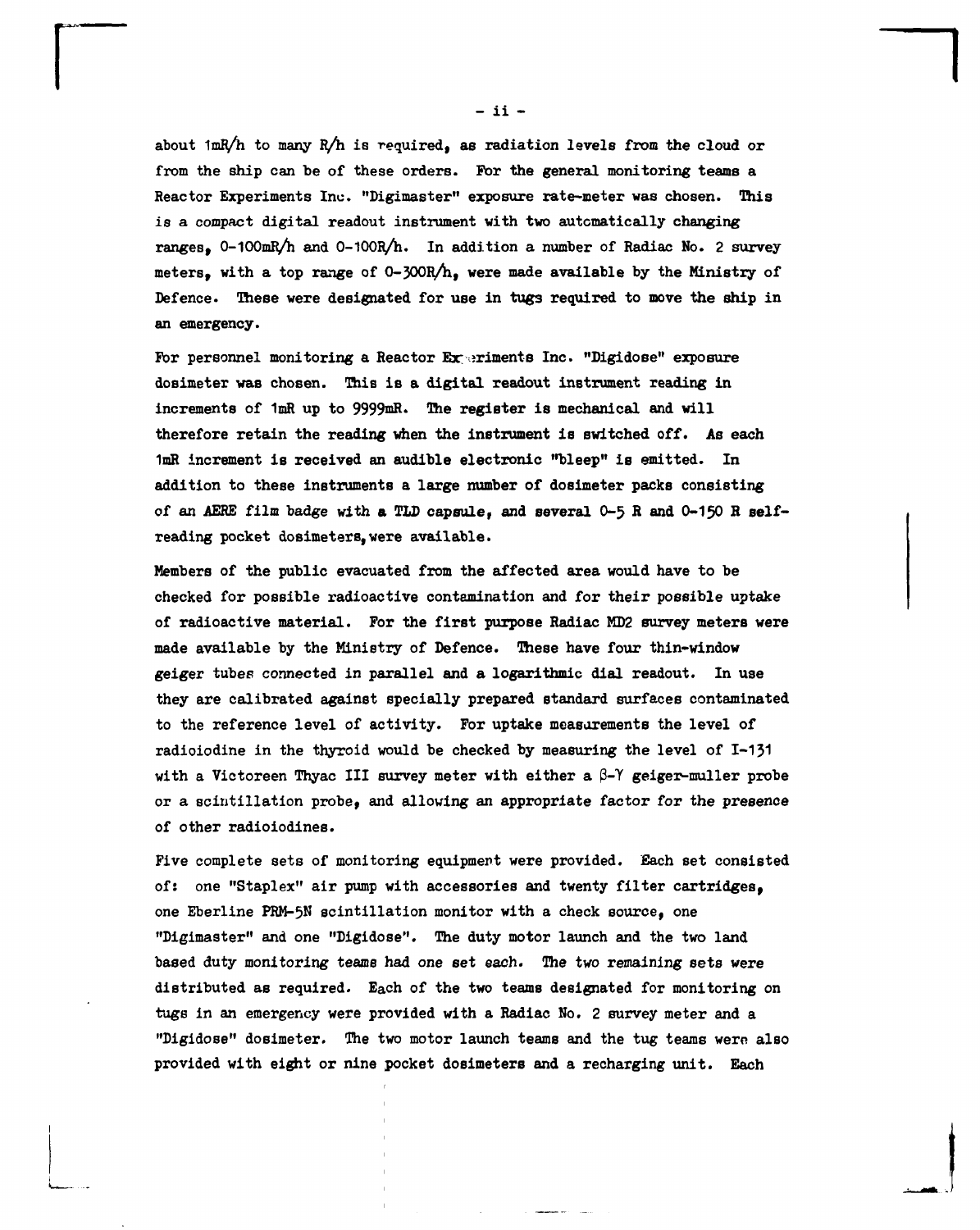**member of the monitoring teams was provided with protective clothing, a**  respirator, potassium iodite tablets, and a dosimeter pack. The land based **teams had four-wheel drive vehicles, and each team had a radio transceiver**  set for direct communications with headquarters. Protective clothing, **potassium iodate tablets and dosimeter packs were also provided for the tug 2ad launch crews.** 

**In addition to the monitoring instruments three Aimec survey meters were modified so that the internal g-m tube would operate a gamma alarm set to trigger at a level of lOmR/h. These instruments were placed in the patrol ships to act as a first indication of possible release of radioactive material.**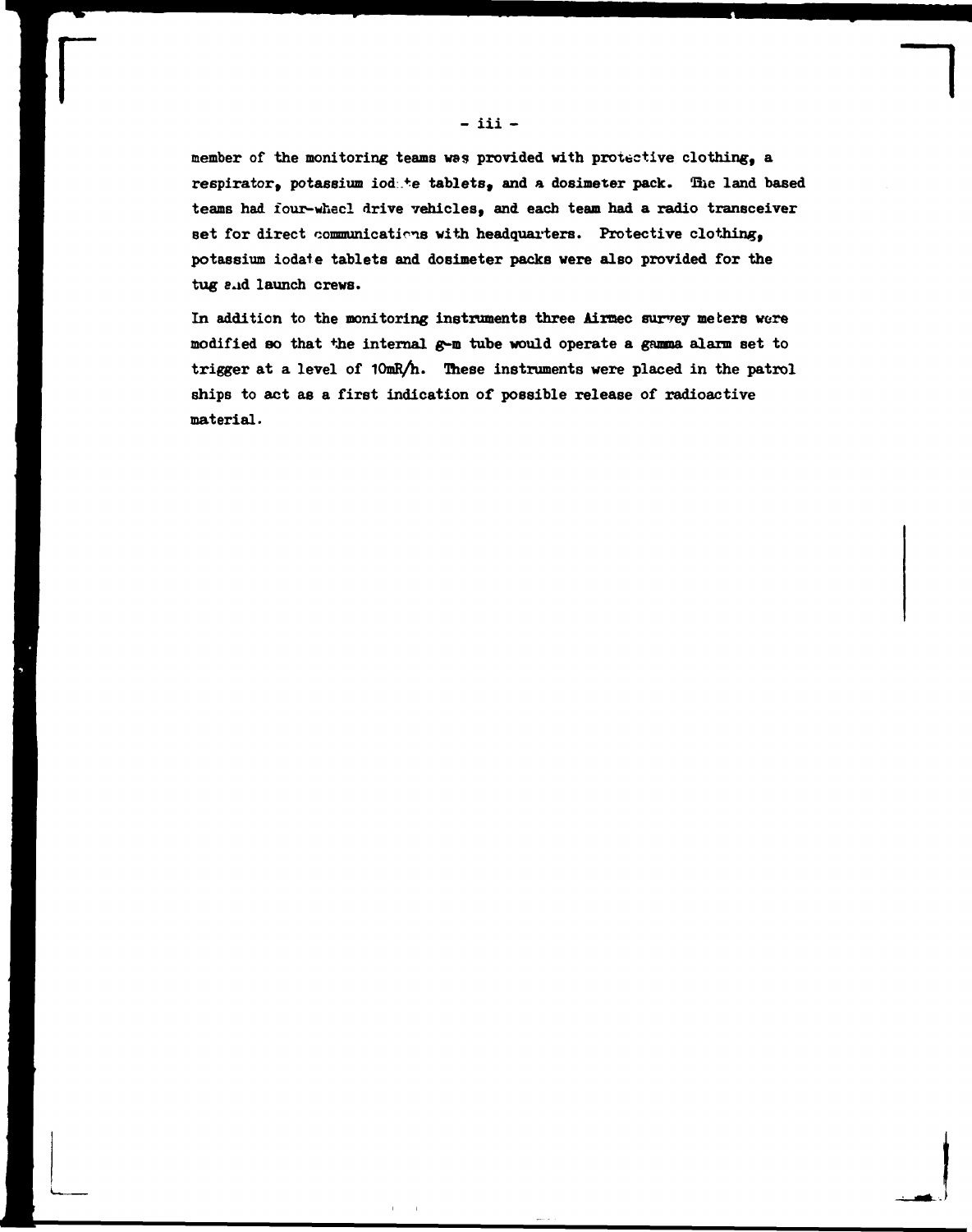



WELLINGTON HARBOUR: Distribution of Air Sampling Sites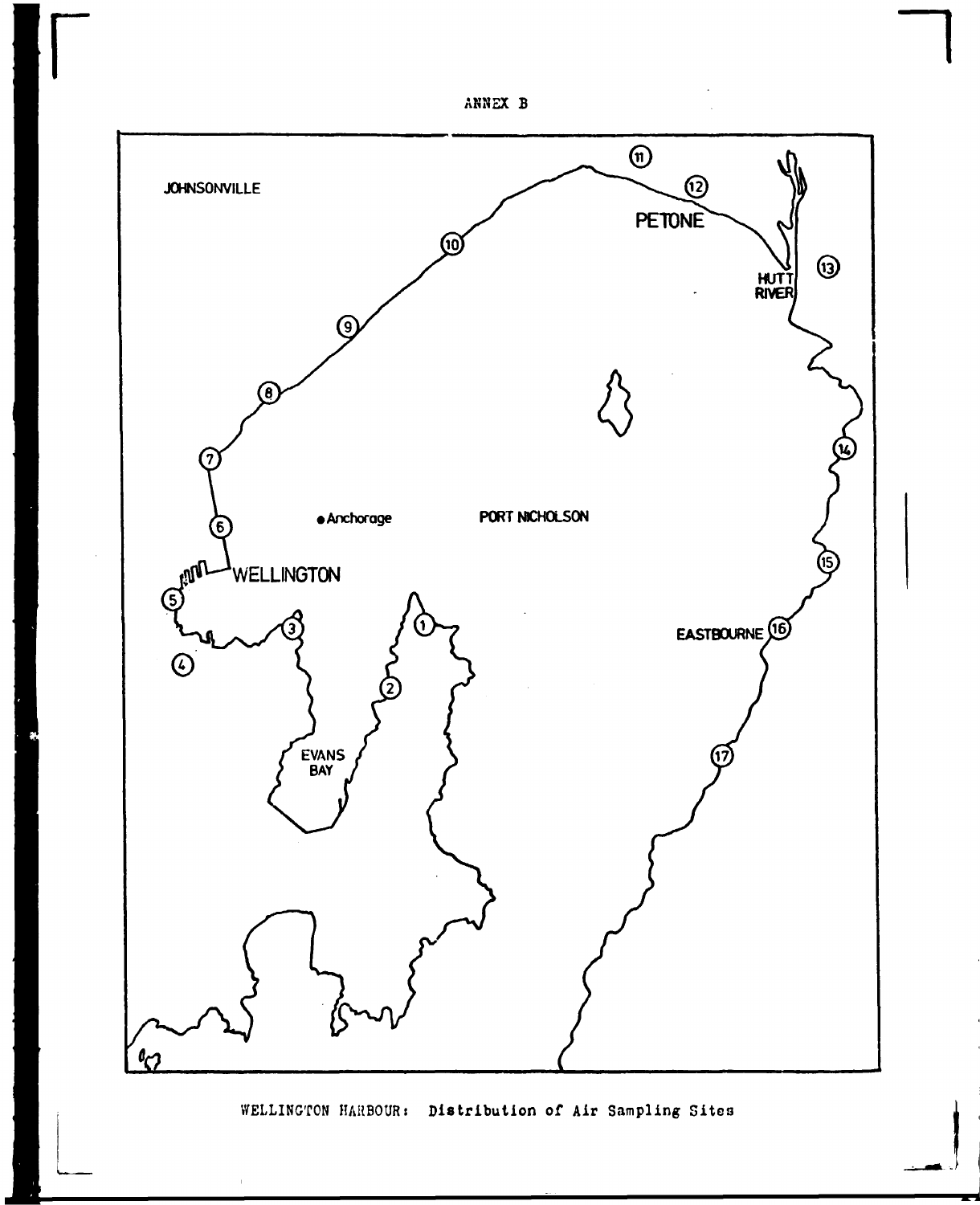

AUCKLAND HARBOUR: Distribution of Air Sampling Sites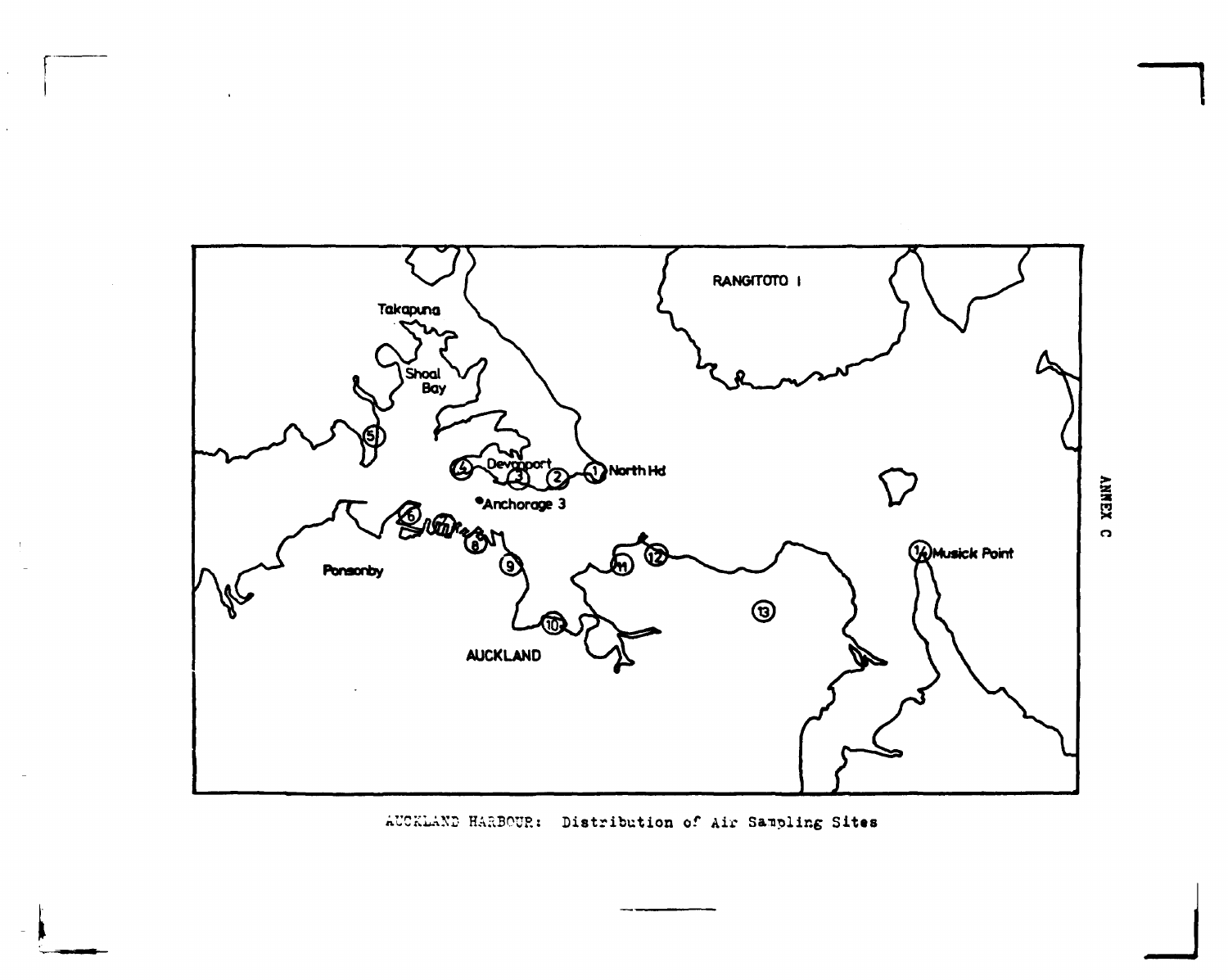# ANNEX D



 $\bar{z}$ 

 $\bar{\mathcal{A}}$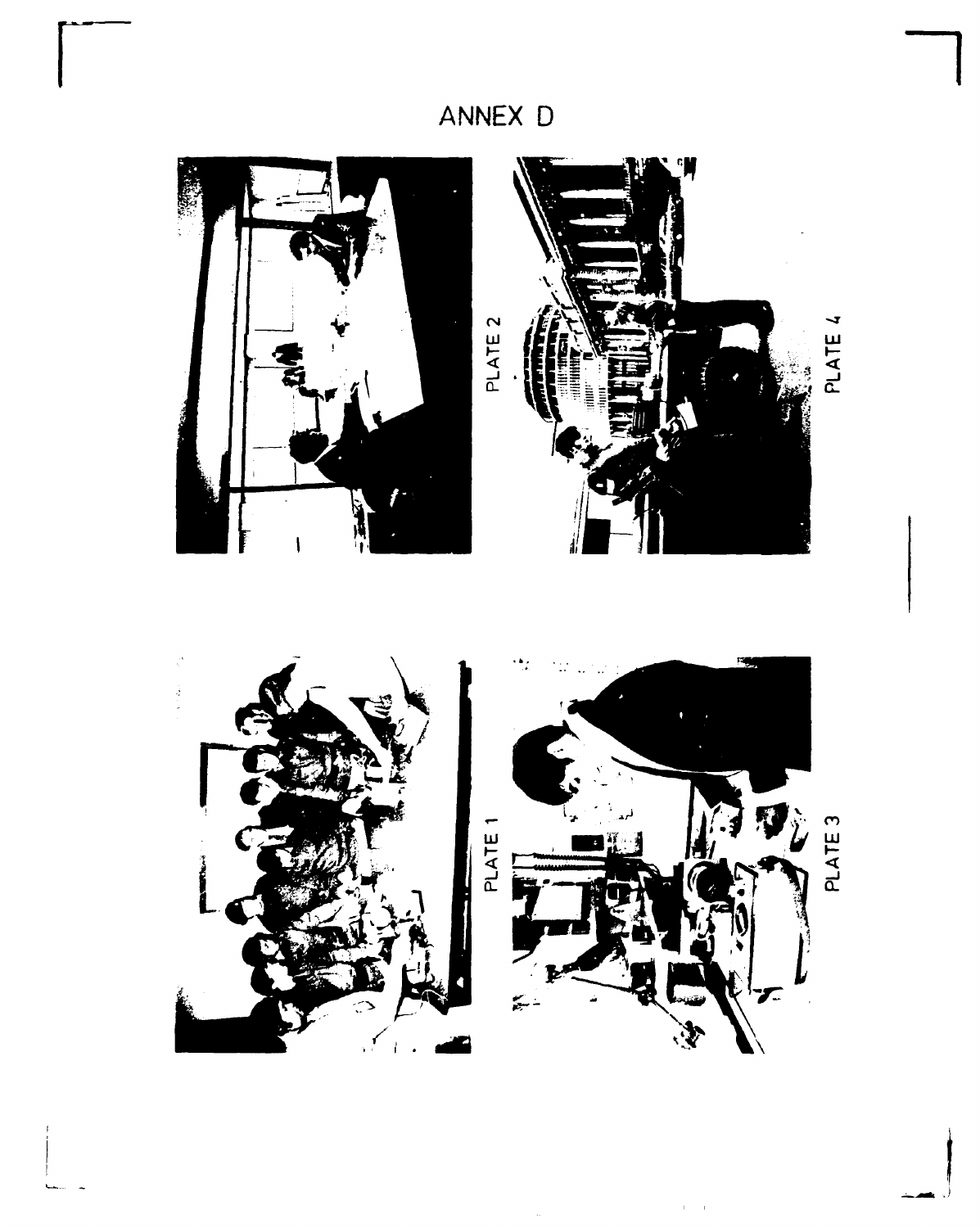

**M^aM M** 



**~l** 



**PLATE 7**